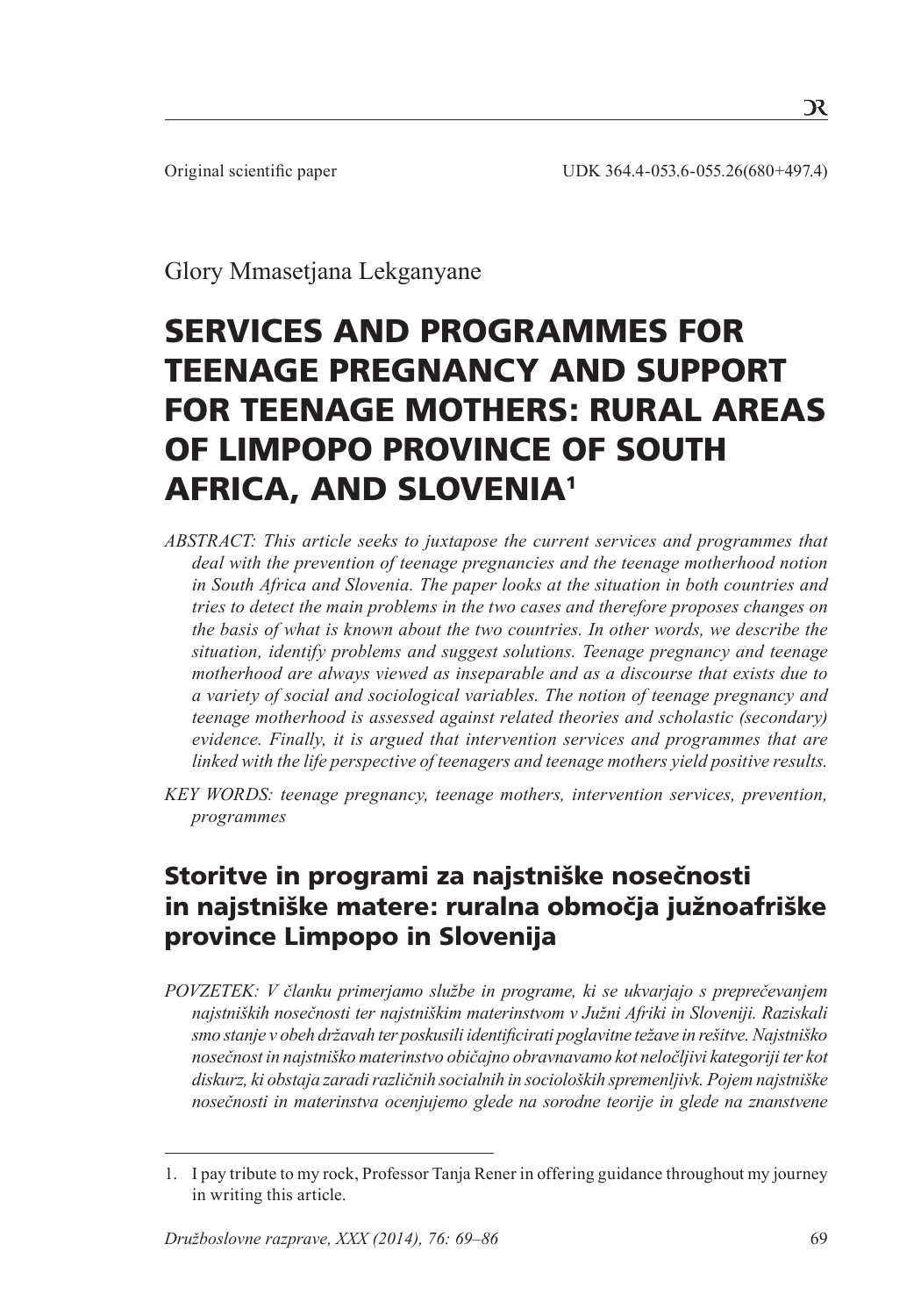*(sekundarne) dokaze. V članku trdimo, da intervencijske službe in programi, ki upoštevajo življenjske perspektive najstnic in najstniških mater, prinašajo pozitivne rezultate.*

*KLJUČNE BESEDE: najstniška nosečnost, najstniške matere, posredovanje služb, preventiva, programi*

#### **1. Introduction**

''Effective strategies of prevention of teenage pregnancies and parenthood need to include sexual education, contraceptive access programmes and alternatives to pregnancy and parenthood, with a focus on education, vocational training, academic tutoring and support, career counselling, employment and involvement in community'' (Slowinski 2001:3).

Practitioners and professionals need to be scientifically and theoretically informed, to have a critical indepth construction reflection about what influence their practice when they deal with the notion of teenage pregnancy and teenage motherhood (Eraut 1995). The future of the people is usually determined by the way they construct themselves (Urek 2006). Stories of teenage mothers in this regard may have an effect in shaping their future. These stories are interpreted and constructed meaningfully by professionals in order to develop effective strategies that will be utilized to prevent teenage pregnancy and support for teenage mothers. The same argument is applicable to Habermas's theory of communicative action where life world and the system world approaches are stressed in order to show how they might be completely different. The argument also shows how frequently the system world colonizes the life world of ordinary people. Arguing from inductive and deductive point of reasoning, more pregnant teenagers and teenage mothers are in a crisis situation which contribute to social exclusion in society. Failure to receive proper information puts pregnant teenagers and teenage mothers in a crisis situation, which contributes to their social exclusion. These teenagers are a vulnerable group that needs support as they are often forced to leave school due to child rearing issues.

Research in this area has shown that teenage pregnancy and teenage motherhood are multidimensional and complex phenomena which require interactions among the individual, the family, the society as well as the system context. The family system is regarded as a significant aspect and an indispensable resource in the primary prevention of teenage pregnancy and subsequent adjustment (Benson 2004; Casper 1990; East et al.2006; Olson et al. 1984; Quinlivan et al. 2003) and preferably focusing on promotion of more adjustment on the developmental trajectories of teenagers who fall pregnant and choose for motherhood (Shanok and Miller 2007). These findings are in line with recent general health findings that suggest a need for intervention approaches that are multilevel to elicit behavioral changes (Glanz et al. 2002). That said this may ultimately lead to a need for interventions that are psychosocial and specifically tailored to prevent teenage pregnancy,and also support its after effects in the case of those who carry the pregnancy to term as well as addressing different life context, rather than focussing only on the individual (Quinlivan et al. 2003). According to feminists view (Reproductive Health and HIV Research Unit 2003, Jewkes et al. 2001) inequities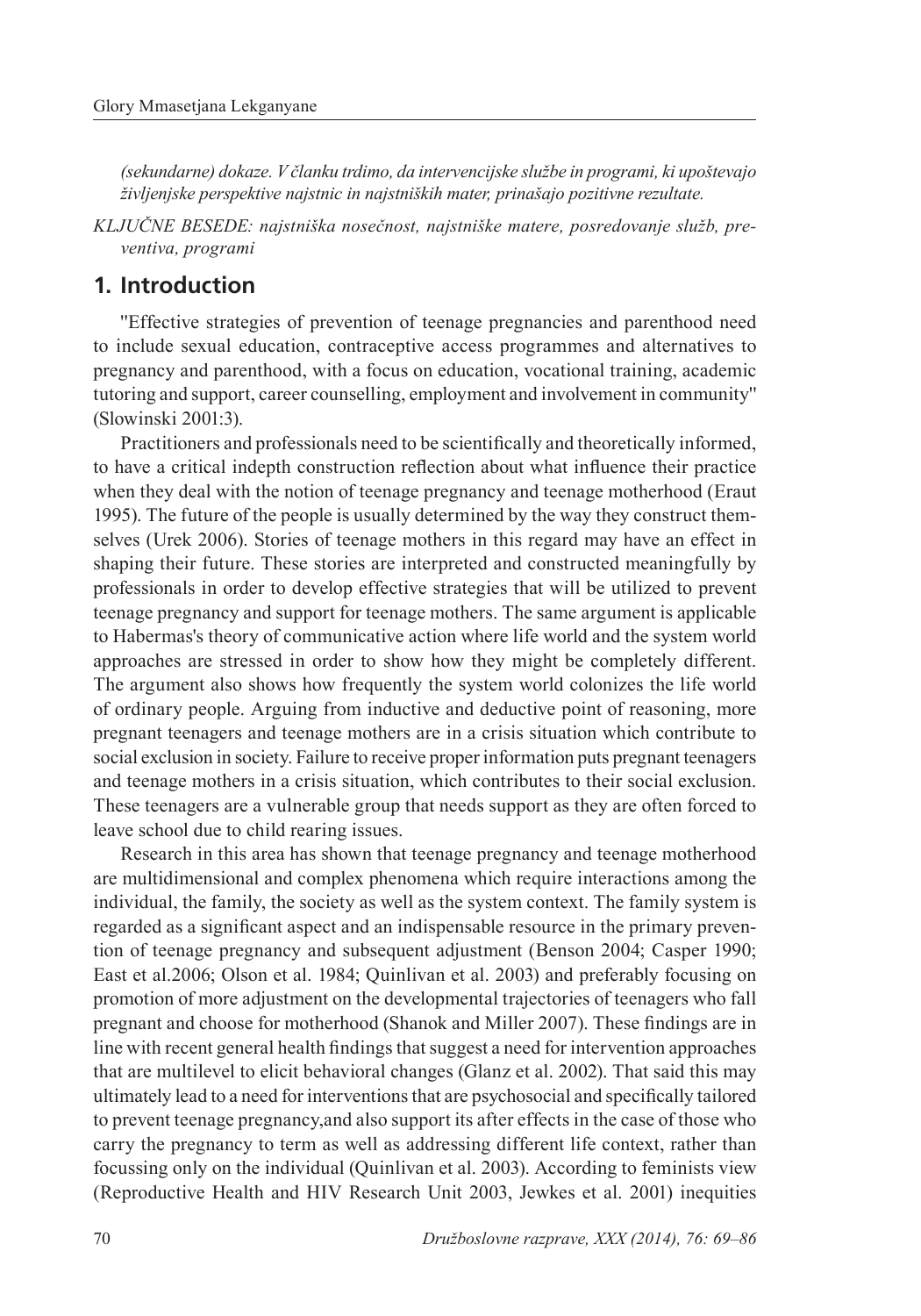in terms of gender power contributes to women's vulnerability in early unprotected sex and teenage pregnancy. Teenage mothers are potrayed as irresponsible, by media stories, advocacy organizations, and professional discourse (Lewis et al. 2007). Some studies regarded family counselling or therapy as very important when dealing with multifaceted problematic families such as those linked with teenage pregnancy (Micucci 1998), although there is a dearth of scholarship pertaining to therapy and family counselling especially in the area of support for these pregnant teenagers and teenage mothers. Social workers or other professionals may be encouraged to create conducive enviroments that enhance growth, social and health functioning, as well as capacitating these teenagers to develop resources that will assist them to cope with stressful situations (Nash et al. 2005: 34).

The behaviour of family members and the individual are significantly interdependant, so a focus in the whole family system may increase the impact of intervention (Chermiss and Herzog 1996). However, this paper seeks to present a holistic view of intervention services and programmes that deal with prevention of teenage pregnancy and teenage motherhood support in rural areas.

The investigation assessment here will encapsulate a multidisciplinary mode based on relevant theories and secondary scientific evidence on intervention services of teenage pregnancies and support services for teenage mothers. The research method is based on scrutiny of theoretical and scientific texts. In other words, this paper will evaluate the current situation in South Africa and Slovenia through theoretical and secondary scientific evidence.

#### **2. Intervention services in rural areas of South Africa**

South Africa is having a lower rate of teenage pregnancies as compared to the general rate in sub Saharan Africa (Makiwane and Udjo 2006). The country has a general population of 51,77 million people (www.statssa.gov.za/census 2011). South Africa is on the same level with many middle income countries but higher than many European countries. When we look at South African situation from a social work point of view and sociological perspective, the country has a prevailing situation of teenage motherhood that in most instance occur outside marriage as compared to other sub Saharan countries (Makiwane and Udjo 2006).

The current South African plans and policy identify reproductive and sexual health as main priority issues for intervention based on health. Prevention of teenage pregnancies and support provision to pregnant teenagers and teenage mothers contribute the main aim of increasing reproductive health (Macleod and Tracey 2001). This pose a challenge for policy makers to revise their strategic plans in line with the intersectionality of gender, values, norms and beliefs as well as engagement of the client perspective of these teenagers.

The Department of Education Health's policy guidelines for youth and adolescent health strategies for interventions embrace the following issues: promotion of a supportive and safe enviroment; providing transformation on the health system; provision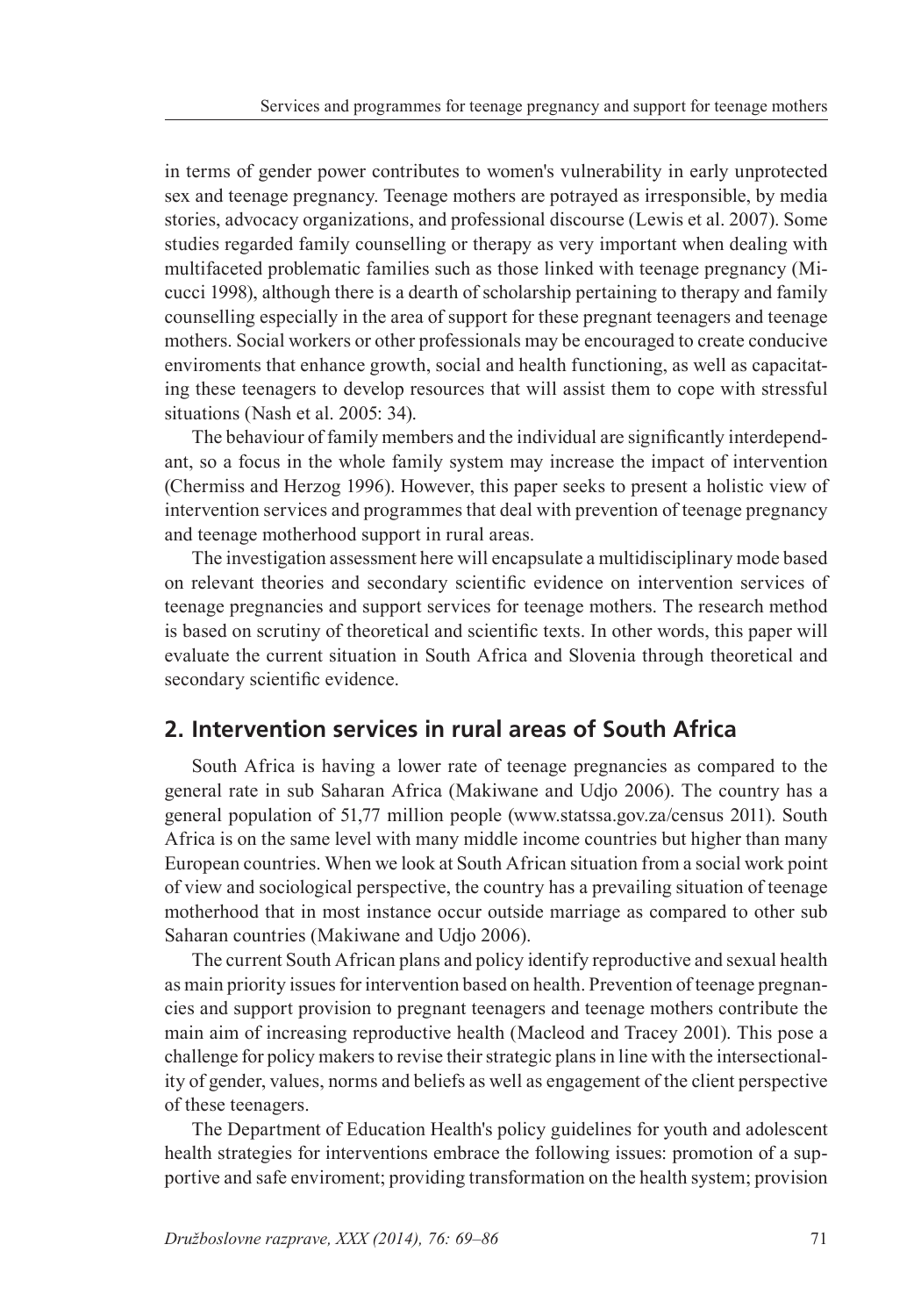of counselling; developing of skills to have options for life and availability of health services.

Provision of services and education are key variables in accomplishing these intervention strategies. Implementation of these reproductive health services is hampered by staff turn over, insufficient time to deal or counsell young teenagers on contraceptives. According to Mqhayi et al. (2004) 17% of young women who were interviewed at rural and urban health clinics indicated that they had heard about emergency contraception. More women from urban areas knew about emergency contraception as compared to rurally-based women (Smith et al. 2001).

Studies on contraception also found that teenagers' knowledge varies, with misassumptions abounding (Ritcher and Mlambo 2005; Oni et al. 2005). For example, Rutenberg et al's (2001) survey indicates that only a few participants (8%) had knowledge about menstrual cycles and the period when a woman is at risk of becoming pregnant. Research on the dynamics of young people's education on sexuality and contraception in these communities found that young people's sexual relationships include poor communication, unequal decision-making, inadequate knowledge concerning reproductive health, sexual issues, the legality of abortion and the cost of abortion. Limited education presented on sexuality and peer pressure were significant factors on the decisions young people make in relation to sexual behaviour and reproductive health (Arai 2003; Bankole et al. 2007; Leclerc-Madlala 2002; Varga and Makubalo 1996; Varga 1998, 2003; Vundule et al. 1998; Wood and Jewkes 1997).

That said, this leaves us with a question mark about the quality of the current intervention services and programmes as whether are they designed in line with the life world of these teenagers. Furthermore, a lot of scholarship does not indicate whether the service providers, trainers and counsellors that deal with reproductive health services have received quality trainings that will benefit these teenagers and teenage mothers in terms of their different cultural and socio-economic backgrounds. In other words, even if these trainers are well equipped with a valuable information,such information may be unproductive for these teenagers as long as it does not incorporate their cultural existence. In addition Macleod (1999b) discovered a serious gap between reproductive ignorance and adolescent pregnancy that is not fully addressed by a number of scholars which deal with the reproductive ignorance hypothesis. His argument is also based on the fact that lack of sexual knowledge cannot be regarded as a valid reason for conception as there are various issues that are interrelated and further contributing for teenage pregnancy and its after effects.

The main element of health care services include large distribution and development of educational material that cover key issues such as emergency contraception, information on contraception,pregnancy signs ,the importance of early presentation, young people's rights pertaining termination of pregnancy act, early access to contraception, termination of pregnancy's benefits for early presentation,the solution of teenage pregnancy based on nonjudgemental counselling, assisting those who opt for adoption after delivery and those who keep the baby to access appropriate services such as child support grant where necessary. Community health nurses provide sensitive,accurate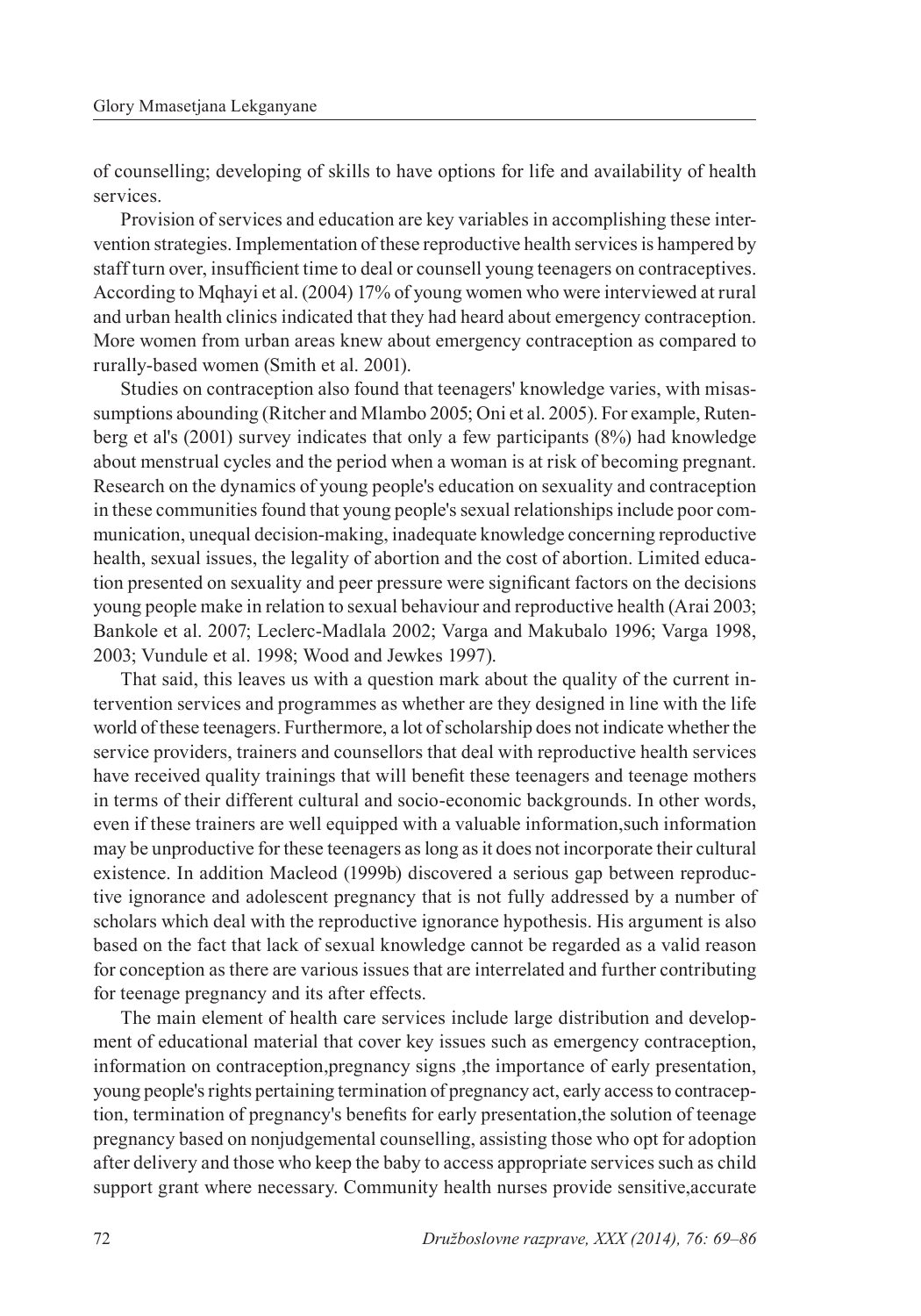information on prenatal and post natal care for the child and mother and also provide counselling for young women to return to school. A national sample study reflects 86% of adolescent mothers who regarded nurses as playing a positive role at a family clinic. In addition the majority of these teenage mothers indicated that they had waited only 30 minutes to receive help at a family clinic (Ehlers 2003). Teenagers do not want to wait for long hours to receive contraceptive services. The long waiting system might be seen as a stumbling block to access contraceptives by some teenagers as reported by Jones in Limpopo Department of Social Development (2011).

Intervention services in other Provinces of South Africa yields positive results on the life world of these teenagers, although lack of staff members tend to hamper progress especially in rural areas where resources are still scarce as compared to urban areas. Researchers suggest that scientifical knowledge and empirical evidence are not regarded by policy makers, advocacy groups and professionals for a variety of reasons (Duncan et al. 2010; Furstenberg 2007). Teenage mothers are often stigmatized as being poor, too young, single and draining public welfare (Breheny and Stephens 2010; Cassata and Dallas 2005).

Generally, the child support grant (CSG) is improving nutrition and child health and has a positive impact in increasing teenagers' school attendance. CSG is regarded as the biggest social cash transfer system and the government's most successfull protective intervention programme in South Africa, in terms of reaching out to a large numbers of participants including teenage mothers (Department of Social Development 2008). It also enables these teenagers to prepare their children for school readiness as well as helping with uniforms and school funds (Case et al. 2005), although other studies perceived the CSG as leading ''perverse incentive'' to conceive (Planned Parenthood Association of South Africa 2003).

Based on these views, one would argue that the CSG is very important to protect the lives of both the teenager and the child, although the teenage father is often left out in the picture in terms of showing responsibility even when he could afford to contribute financial and socially. In other words, certain cultural backgrounds are still giving teenage fathers the latitude of not taking responsibility in the upbringing of their children. Teenage mothers are seen as being oppressed as they always carry the burden of child rearing financially,socially and emotionally as compared to teenage fathers who in the most instances are gender- favoured . In the end, many children of these teenage mothers are raised without a father figure, a situation that could expose them to risk factors. So, it is best if teenage fathers are be taught responsibility in the upbringing of their children. Therefore, enviromental factors that influence behaviours and accessibility to structural support such as access to resources, standardized schools, poverty alleviation and community development should be considered together with the gender issue, in line with the teenager's life world.

Termination of pregnancy is taking place in South Africa, although statistics reflect a minority group of young women who opt for such a practice. This low level of termination of pregnancy is associated with the stigma of abortion (Buchmann et al. 2002; Pettifar et al. 2005). In other words, abortion is still not accepted in most cultures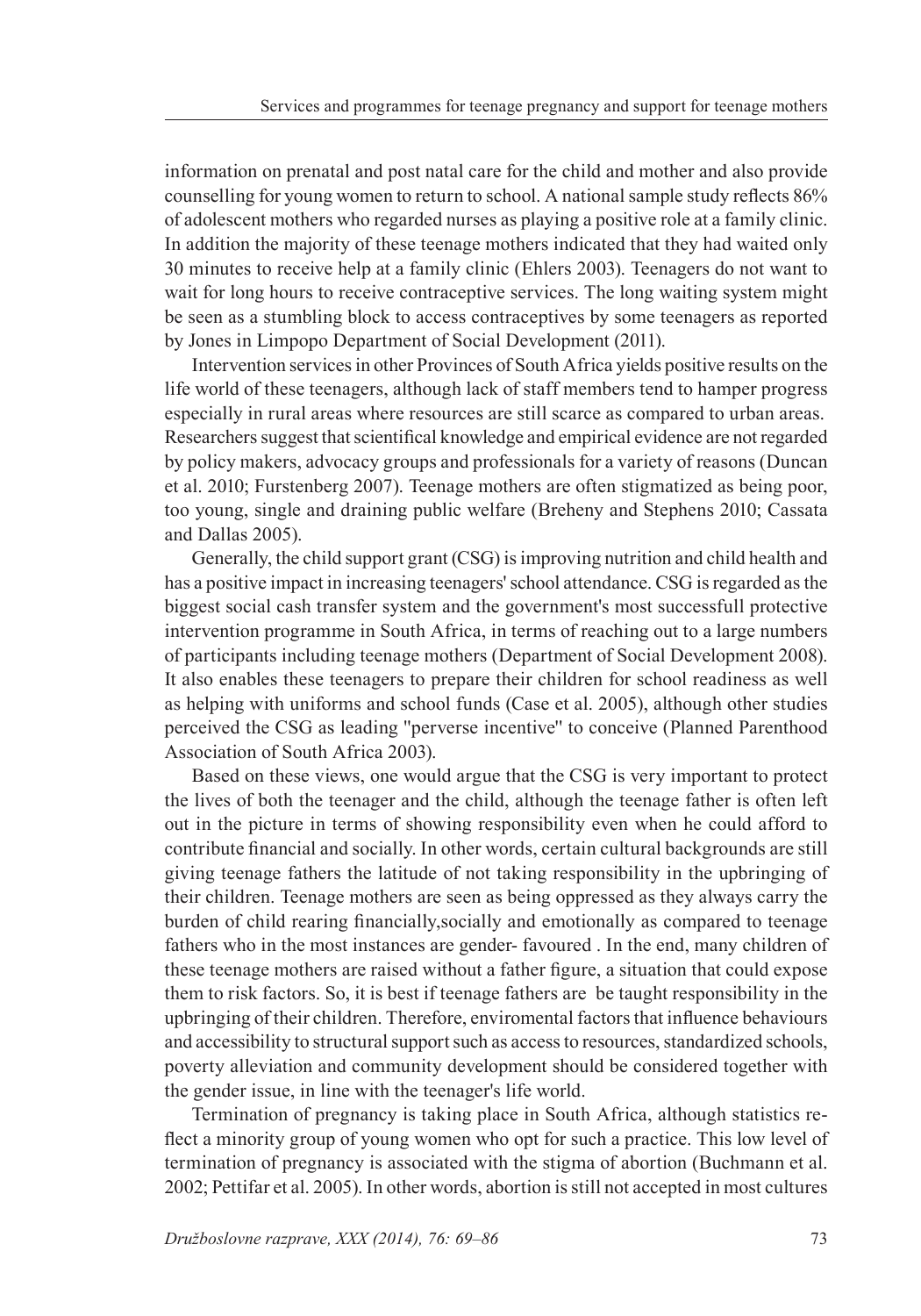even though it has been legalised and such practices are having an influence on some pregnant teenagers not to commit abortion.

#### **3. School Clinic Based Approaches**

Lot of clinics in rural areas of Limpopo province are integrated, applying a supermarket approach. The province has an average population of 5.404.868 (www. citypopulation.de/php/South Africa-limpopo). Health care providers, especially nurses are rendering services to clients on daily basis. Some clinics are still having insufficient humanpower in terms of health care workers and this contribute for clients to wait before they could receive help (Limpopo Department of Social Development 2011). Most of these programmes are operating mainly in Kwa Zulu-Natal. Evaluation of such programmes indicates that learners that are exposed to DramAide programmes had sufficient knowledge and attitudes towards HIV and had increased condom usage as compared to programmes that have information only (Macleod and Tracey 2009). Based on this , we will argue that extension of such programmes to areas that are still disadvantaged in Limpopo Province may bear positive prospects to teenagers. There is still a dearth of scientific evidence on the exploration and evaluation of intervention services and programmes for teenage pregnancies and support for teenage mothers in deep rural areas of South Africa. The more such services and programmes are identified and evaluated scientifically, the more services will be in line with the life world of teenagers and teenage mothers.

While relevant sections are rendering services to teenagers and teenage mothers, researchers indicate that emergency contraception knowledge is poor in general (Mqhayi et al. 2004). Intervention strategies that are currently in place should be perused in terms of the life world of these teenagers and teenage mothers. In other words, a more holistic assessment should be done on these teenagers and teenage mothers to have a deeper understanding of who they are, how they survive, what are their challenges and how they think respective service providers should intervene to promote a future healthy life style. Such intervention strategies should be informed by social and sociological variables such as socio-economic and health related factors as well as the influence of culture in general and local characteristics in particular. Based on this it looks like there is a need for adults and elderly people to receive a thorough training on how to equip these teenagers with life skills. Such training may yield positive results on the client perspective of these teenagers if they are facilitated in collaboration with relevant affected departmental sections and non-governmental sections.

The intervention strategies disclose a gap in the lifeworld of these teenagers and the manner in which the system world is dealing with the notion of teenage pregnancy and support for teenage mothers. A look at the South African perspective especially in rural areas provides a clear picture of exclusion in certain rural areas regarding the mode of service delivery as validated by approximately 11% of service providers who reported that insufficient information on reproductive health and sexual issues lead to teenage pregnancy (Limpopo Provincial Government 2011). Such situations warrant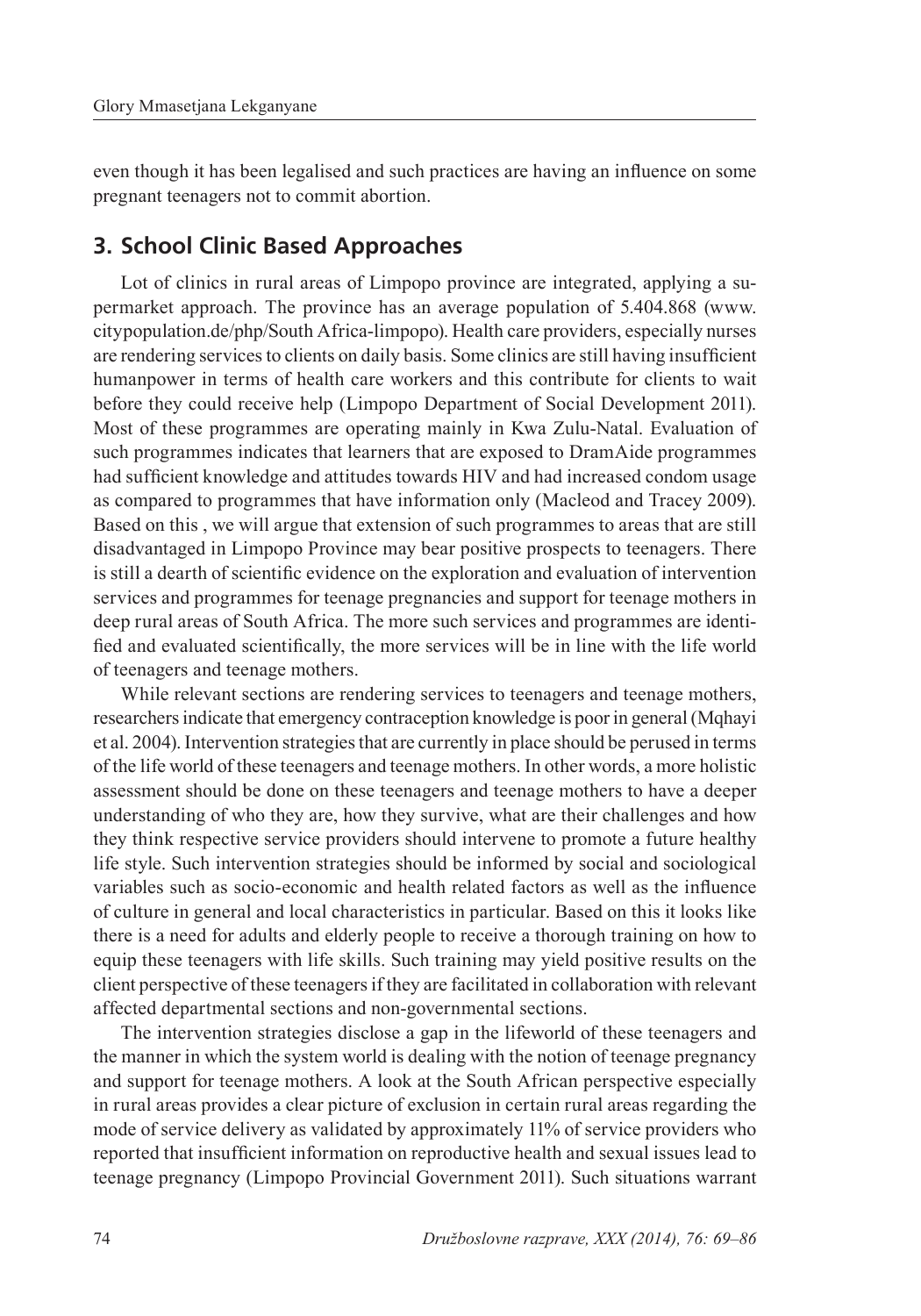review of policies that impact teenage life and culture in order to deal with the past and present situation of these teenagers.

A number of intervention programmes have been institutionalized in South Africa in keeping with many influential spheres on adolecent sexual behavior. These include adolescent peer education programmes, life skills education programmes, school based sex education, mass media campaigns, adolescent friendly clinic initiatives as well as community programmes. A lot of interventions are also executed by non governmental organisations2 that are not affiliates of governmental departments. For instance, the Soul City is an awareness campaign programme that deals with health generally through a multi-media system. It reaches an estimated 12 million South Africans through health booklets, publicity awareness campaign, radio drama played on daily basis, a slot time programme on television as well as youth life skills programmes and adult education. Although the focus of these interventions has basically been dealing with the prevention of HIV, they also benefit teenagers on the issue of teenage pregnancy due to the programme's impact on sexual behavior (Department of Basic Education (www.education.gov.za; Macleod 1999).

The quality of these programme interventions is governed by the scale, range, accessibility, the manner of operation and had also some limitation on the impact of adolescent sexuality.

It is useless to empower women in sexuality issues, without involving men about gender relations that are equitable. Marginalisation of most young people across the country provide a platform for a focus on a systematic intervention that will address care, treatment and support (update report on teen pregnancy prevention www.beststart. org/resources/rep-health/pdf/teen-pregnancy.pdf).

### **4. South African Health System**

The South African Health system is good but it is very protective for the people who are ensured. Those who are not insured are less likely to receive regular care from private doctors and are more likely to receive care from doctors, a midwife, and a nurse in a hospital setting due to lack of money and unemployment issues. Although teenagers receive services, some of them are not fully equipped with information regarding the signs of pregnancy complications, measurement for height, blood pressure and weight, taking of blood and urine samples or to receive iron supplements. Most of young women usually do antenatal tests very late in their third and second trimester.

<sup>2.</sup> Young Men's Christian Association is responsible for running a peer education programme. The programmes address sexual health issues among teenagers in general, and also focus specifically on HIV. Its target group are girls and young women aged 13-19 years through trained ''HIV activists'' peer educators. The Old Mutual is running a programme called ' I have Hope AIDS Peer Group Project'. The programme's focus is to implement peer education groups in secondary schools, especially youth at the age of 15 to 18 years. Teachers are also targeted. Teenagers are challenged to be aware of and to take responsibility in terms of preserving their reproductive and sexual behaviuor.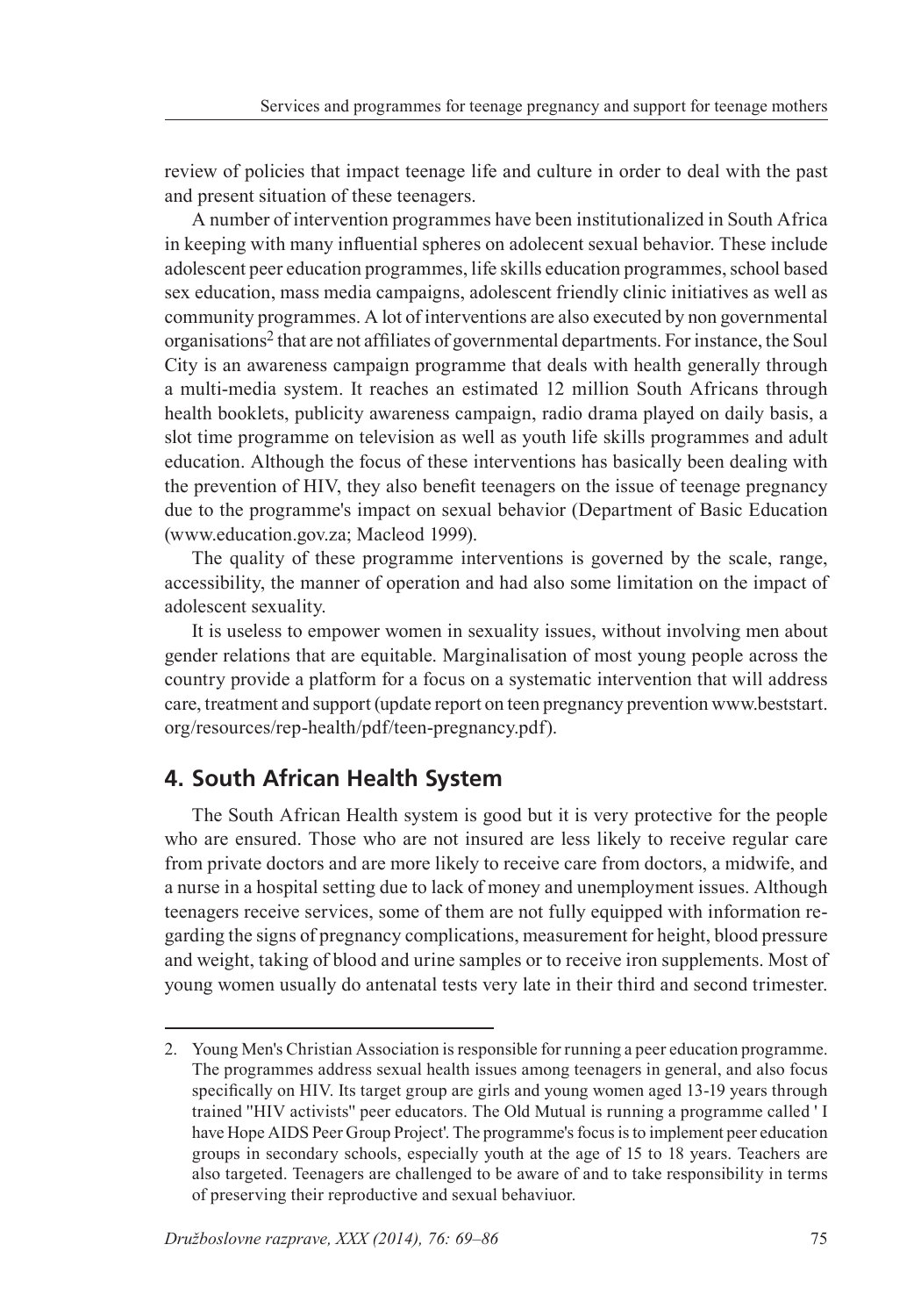South Africa has a general and continuous problem of late reporting for pregnancy care (Myer and Harrison 2003). Furthermore issues such as lack of knowledge pertaining to significance of antenatal consultations, male partner's denial on paternity, taboos that are related to adolescent sexual activity, may contribute for teenagers to do late consultations (Phafoli et al. 2007). Based on this information, professionals and service providers are still having a challenge of dealing with different cultural, historical situations that may need thorough training on service providers and professionals to accept the current situations of teenagers and teenage mothers and also to be able to transform such situations in order to benefit the life perspective of these teenagers and teenage mothers.

# **5. Slovenia**

Abortions and adolescent birth rates in Europe are key variables in indicating which family oriented planning programmes should be designed in order to meet the needs of people. Furthermore these also articulate the issue of unmet needs in term of adolescent contraception. Strategies to improve the use of effective contraceptive forms consist of comprehensive sexuality education programmes in local schools, communities, promoting open discussions on sexuality issues such as educational campaigns, mass media, but also safe abortion legislation, equal and easy accessibility contraception, youth friendly services and education (Albreht et al. 2006).

In this respect, the World Health Organization (WHO 2005:1) states that:

'' Children are our investment in tommorrow's society. Their health and the way in which we nurture them through adolescence into adulthood will affect the prosperity and stability of countries in the European region over the coming decades''.

The quotation clearly denotes the fact that healthy lifestyle from prenatal life to adolescenthood serve as a resource for good economic and social development.

The Slovenian's health reform in 1992, structured the following five main goals:

- Co-payment for several health care services
- Emergence of social health insurance
- Introduction of health care private practice
- Handling over governmental responsibility for planning and central functions to manucipalities and professional associations and introducing licence and recertification for health professionals (Albreht and Klazinga 2009).

Research indicates that it is the responsibility of Slovenian citizens and its inhabitants, employers and the state to contribute actively to incur the health care costs through a Care Health Insurance scheme based on social health insurance principles. The health insurance and health care system is a public, non profit service which is compulsory legislatively and covers the whole population. Programmes of health service at all levels are determined through negotiation processes among partners that are equally represented (Leskošek 2012). Based on this information, it is clear that the availability of health insurance and health care system is very significant in promoting a healthy life style among the teenagers and the population at large.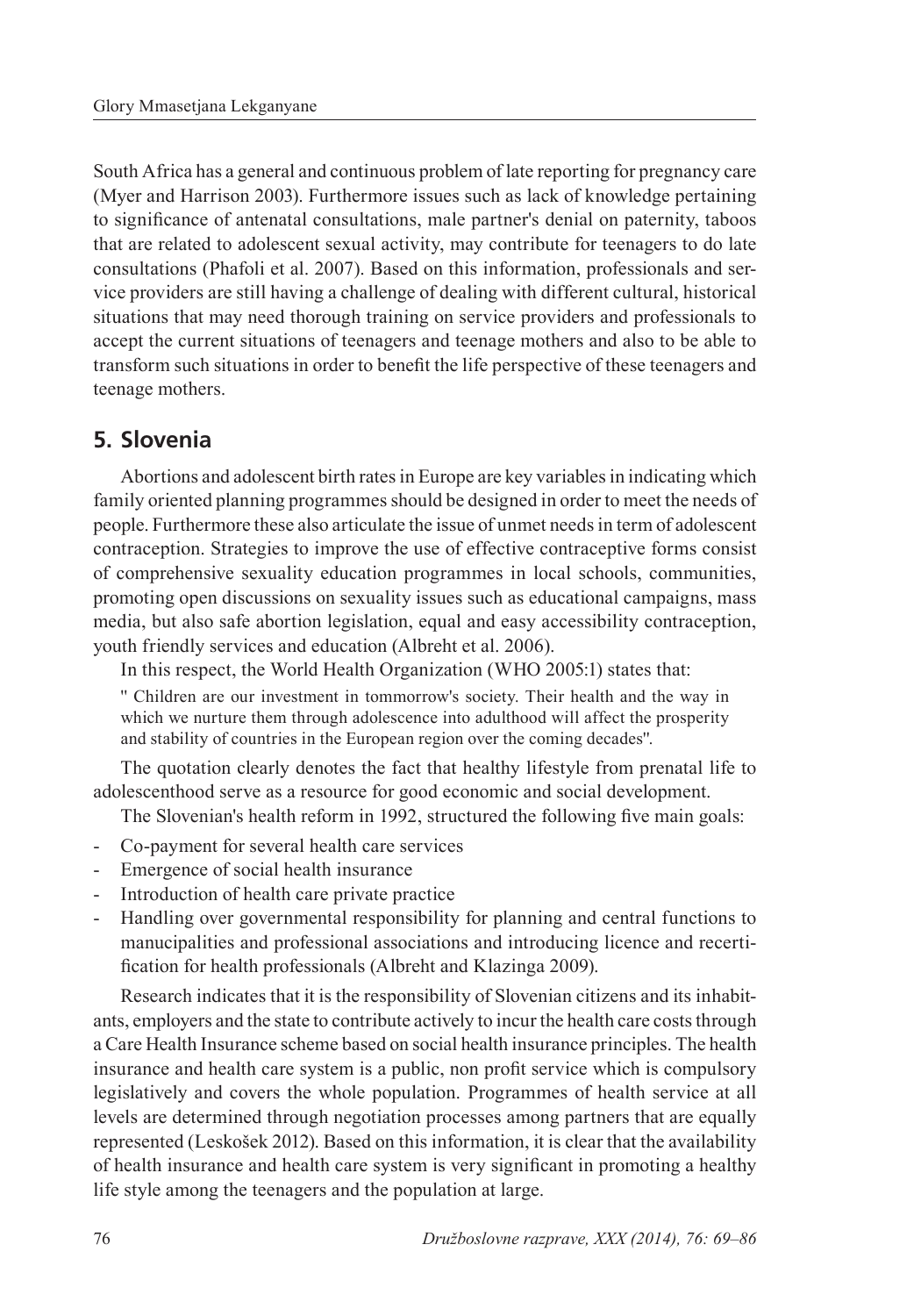## **6. Gender impacts on adolescents' health with focus on safe motherhood and safe abortion**

The health of teenagers and sexual activity is led by the adolescent's enviromental socio-economic status, cultural, religious beliefs, accessibility to education, gender as well as ethnic background. Gender perspective plays a crucial role in shaping adolescent's view on sexuality and in turn affects sexual behaviour, accessibility on information and services, attitudes on risk taking and their use. Reproductive health needs as well as reproductive health status are also influenced by the gender perpective (Joshi 2005; WHO 2007).

The usage of teenage contraception and its prevalence differs across the European region. Adolescent pregnancy has declined over the past 20 years in the European Region. The reduction of these teenage pregnancies is associated with a combination of variables such as increasement on the importance of higher educational levels, accessibility of contraception, knowledge improvement, freedom from the pressure of childbearing and early marriage and the sexuality education lessons introduced in school (Haldre et al. 2005; Singh and Darroch 2000). Slovenia is among the European countries that have moderates rates (40-69.9) of teenage pregnancy. Interestingly, more teenagers opted for termination of their pregnancy, rather than delivery in the Russian Federation, Sweden, Denmark, Finland, France, Estonia, Netherlands, Norway, Iceland and Slovenia (Avery and Lazdane 2008).

In a study conducted by Pinter and Tomori (2000) about sixty percent (60%) of students who were sexually active often used condoms and less often the pill (14%). Approximately one-fifth (19%) of the students had applied no method, and only a few used coitus interruptus (4%) or other methods (3%). Condom was regarded as the most important method of contraception. The research depicts a different rate on the usage of contraceptives among sexually active adolescents from other countries.3 Slovenia was rated as amongst the highest in condom usage, which is even higher than Finland which has 50%. About 19% of teenagers in Slovenia were found to be not utilizing any contraception which is comparable to the rates in other European countries. Slovenia began to experience positive changes in teenage reproductive health in 1980s, resulting with significant pregnancy rate drop. According to the European Union Health Report (2011) Slovenia is in the middle with regard to the rate of teenage pregnancy that end up with abortion (the majority of adolescents opt for abortion and 43 percent choose to have a child) as compared to other European countries. The country has a general population statistics of 2.061.403 people (www.stat.si/eng/). Statistics from 2010 show that abortion ratio among teenagers is about 7% of the amount of all abortions in that year. In addition regions like Pomurska and Podravska are seen as taking the lead with

<sup>3.</sup> Marginalisation in relation to economic success, empowerment of young girls to take control of decision making with issues affecting their life world and accessibility of health care facilities. Denmark reflected 64% of teenage girls; Netherlands 56%; Belgium 61%; UK 43%, Germany 40%; Greece 40%, Hungary 35%; Finland 32%; France 17%; the percentage is very low in Italy (8%).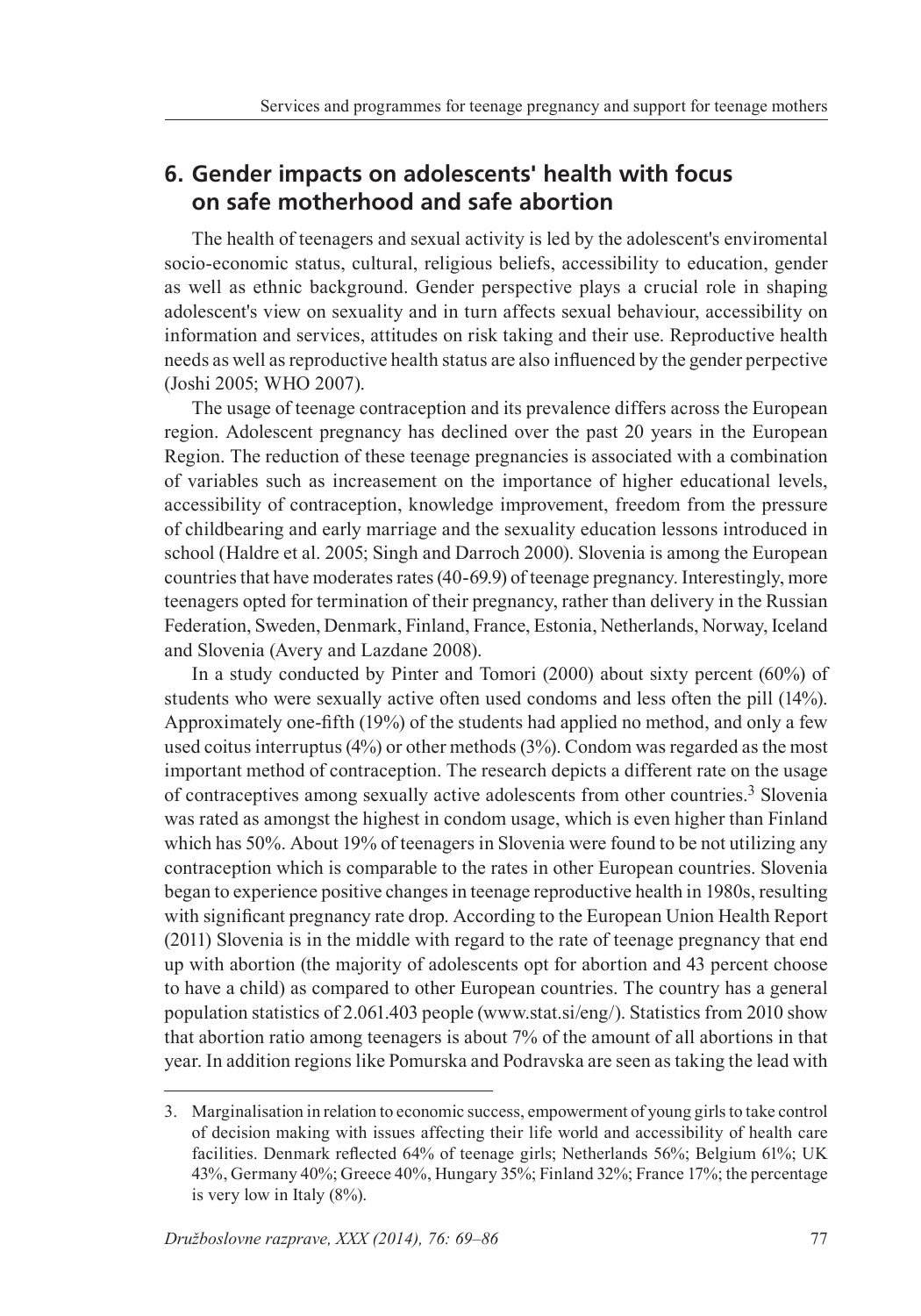high abortion rates (Albreht and Klazinga 2009; Zdrastveni statistični letopis 2010). Poor accessibility of abortion services in some rural areas in Slovenia, regarding gynaecologists is mentioned as a serious problem in Antolič's study (2005), although the State has been the main provider of abortion services and a main co-ordinator of health sector in general (Seamark 2004). One of the regional service providers in Slovenia had indicated that some teenage abortion cases are officially not reported by family members as family members prefer not to disclose such incidences<sup>4</sup>. Based on this, it appears that current statistics on abortion may be misleading. Furthermore it may be difficult for teenagers to commit legal abortions especially in situations where partriarchy is still dominating in terms of the religion, socio cultural and historical background. This is a challenge for affected structures to come with intervention strategies that should be implemented to challenge some features of partriarchal societies in order to make services accessible through comprehensive information with regard to the prevention methods as well as support services.

Strategies for the improvement in using contraceptive forms that are effective include sexuality education programmes that are comprehensive<sup>5</sup> in local communities, schools, promotion of open discussions about sexuality in the mass media, education but also legislation that deals with equal access to contraceptives, education, safe abortion and youth friendly services (Pinter and Tomori 2000).

The popularity of condom usage and AIDS prevention programme may be regarded as the main contributory factors contributing to a decline in pregnancy rates. Even though half of reproductive health issues are attended pertaining to teenagers in Slovenia, it appears that there is still a need for a holistic strategic educational comprehensive services from a network of service providers to reduce the rate of these teenage pregnancies that end up with abortion (Sales et al. 2009). Research conducted in Slovenia on the consequences of teenage pregnancies revealed the following issues:

Participants did not receive enough assistance pertaining to social and financial help; they experienced social and health complication problems during pregnancyhood period; they had denial feelings as they could not figure out exactly how they became pregnant and still could not accept their status as teenage mothers (one of the participants never thought that she will fall pregnant because she had considered herself too young at the age of fifteen); the participants also revealed that although they had received information on sex education and sexuality education, it was not done on regular basis to enable them to understand various important issues that need to be taken into consideration in order to have options in life; they were disappointed as their partners had left them on their own and were very lonely as such; they had lost contact with their school mates; those that had married under

<sup>4.</sup> Interview with Alenka Hafner, g.p (specialist in social medicine) working in the Institute for public health in Kranj (2 April 2013).

<sup>5.</sup> Comprehensive sexuality education: sex education that includes topics such as contraception, sexually transmitted diseases, HIV/AIDS and disease-prevention methods as well as the benefits of abstinence.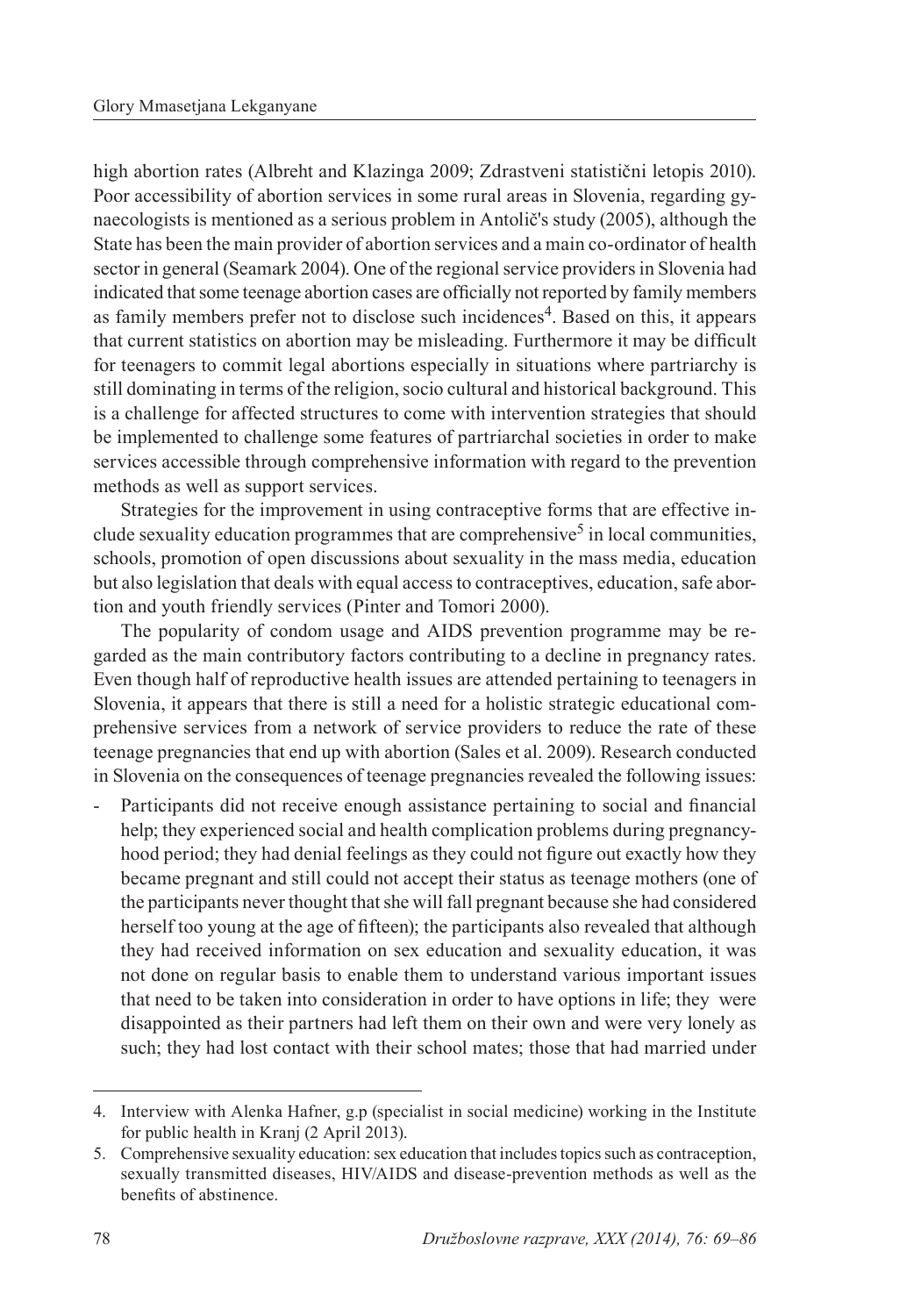pressure of being teenage mothers could not last in their marriage as they later divorced each other (Mezeg 2013). Based on this, it appears that services that are currently in place are still not meeting the needs of these teenagers.Therefore it may be important for professionals and scholars to evaluate existing services and programmes in order to identify gaps that needs to be filled.

Research programmes (Šinkovec et al. 2010; Pinter and Grebenc 2010) conducted in Slovenia reflect a significant percentage of pupils who were sexually active with little information about protective measures and sexually transmitted infections at secondary schools (39% of pupils in second grade and 48% of pupils in final classes). Furthermore a significant percentage of adolescents did not use any protection at their first sexual intercourse as well as those who became pregnant (Rajgelj 2005). From this information it appears that the protective health measures that are currently in place need to be scientifically revised for efficiency reasons. In other words, there is a need to review intervention services that are comprehensive in order to reduce the rate of teenage pregnancies that end up with abortion. Furthermore the current services warrant a clear scrutiny based on the existing enviromental variables such as socio-economic, religious, cultural background of these adolescents and how some of these variables could be dealt with in the transformation process.

Good practices and scientific evidence assist to identify programmes that are beneficial and effective, such as teenage contraceptive services and sexuality education in school (Kirby et al. 1994). Educational awareness campaigns on safe sexual behaviour appear to be operating, although sexuality education is not part of the school curriculum in Slovenia (Mezeg 2013). A survey conducted in medical high school indicated the majority of teachers who avoid topics that relate to sexuality and further that teachers are not putting a lot of efforts to educate the youth on sexual education (Giami et al. in Mezeg 2013). Approximately 60% of sexually active 15-year olds had applied a condom at last intercourse in Central, Western and Eastern Europe (Godeau et al. 2008). The results indicate improvement in the manner of utilizing contraceptives although the situation is not applicable to all the countries especially in rural areas where people still adhere to their believes, norms and values in terms of reproductive health.

Qualitative research indicates that young Slovenians plan their parenthood with hesitation and care because of issues such as unavailable housing, uncertain labour conditions, a need for a comfortable life, self realization and obtaining new gender balance (Manuela du Bois-Reymond 2008). The delaying of early parenthood is linked with low rates of teenage pregnancies , even though not all Slovenian teenagers appears to succeed in delaying parenthood due to some of the current intervention services that do not address in detail the impasse of teenage pregnancies and its implication as reflected in some studies (Mezeg 2013). It looks like the current school policies need to be revised and amended based on the experiences of these teenage mothers. Their socio economic cultural context in which they live has to be assessed too.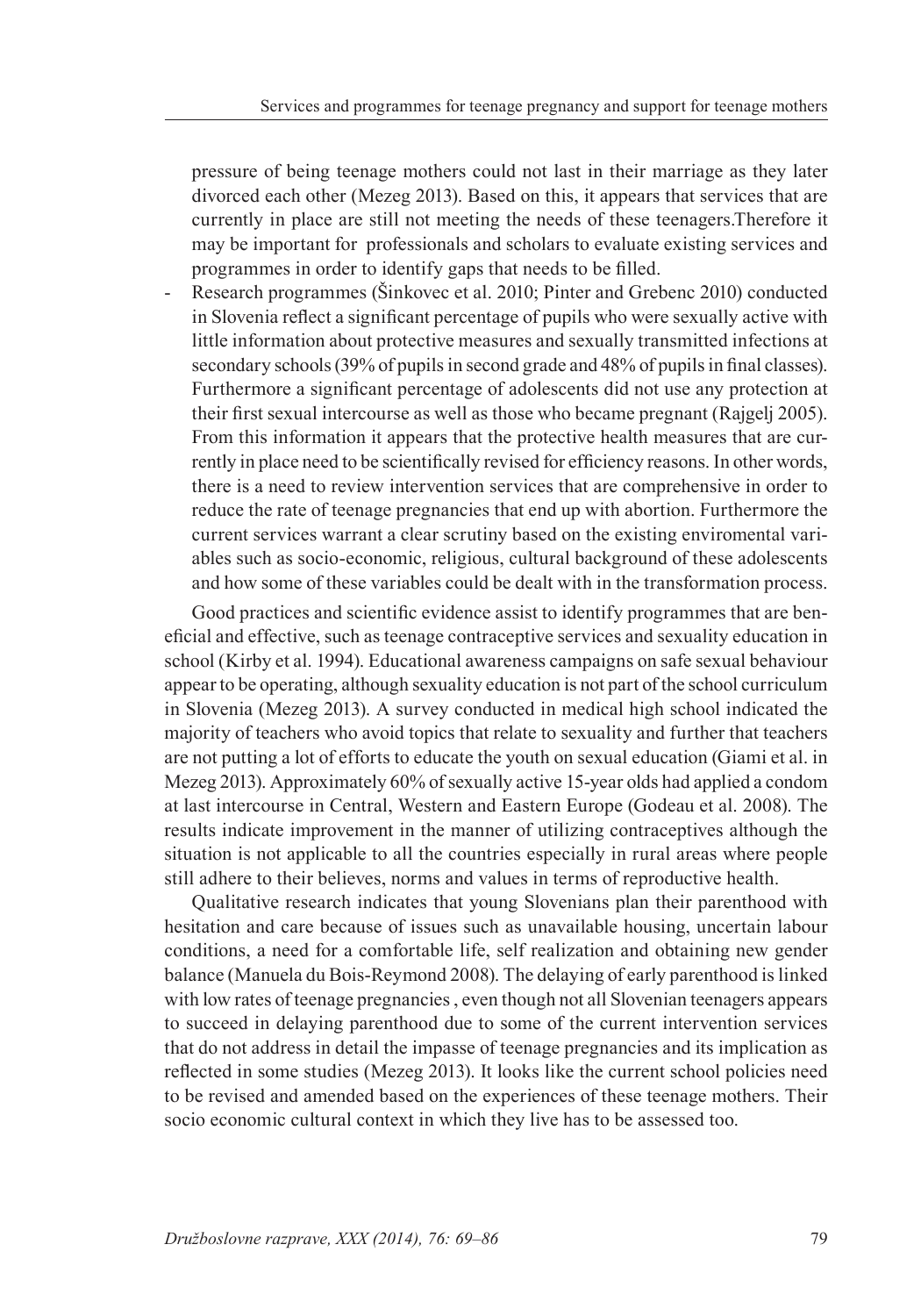#### **7. Accessibility of services**

Primary reproductive health care is extremely important in Slovenia because of the active approach to protect reproductive health of women. The main goal of reproductive health prevention programmes which take place at the primary level are to lower the risk due to diseases that are related to reproduction, prevention of unwanted and unplanned pregnancies, detection of the disease, proper measures to be in place in terms of promotion of reproductive health and reproductive rights, primary reproductive health protection, ensuring counselling regarding contraception and promotion of family planning, curing sexually transmitted disease infection, healing, treating and uncovering diseases which could lead to infertility , curing and treating pregnant women, early detection of uterus and breast cancer as well as proceedings in peri-menopause and probably before and post menopause period. The primary health care is very important from an economic point of view as diseases are detected at their earliest signs and treated at their earliest stage and this affects lower medical treating costs. Despite the fact that by the data of Institution of Health Assurance (ZZZ), as well as the data of completed questions (phone poll) in all Slovene statistical regions, gynaecologists that are still obliged to take new patients are available. The accessibility of Primary Reproductive Health Care in the local enviroment is still bad in certain areas in Slovenia (Antolič 2005). This discourse is having a negative effect for the young girls who are coming for gynaecologists for the first time. In other words, they are not well oriented to the health system and as such they experience several stumbling blocks when they access medical health care. That said, there is a need for this young girls to have health care that is accessible and and flexible in terms of proximity (availability of public transport) and time.

From this imput it is clear that the current medical system is really benefitting most teenagers and teenage mothers as almost everybody is ensured and this practice promote the health standard of these teenagers, teenage mothers and their children. However, it also looks like that part of Slovenian teenagers are left out of the existing system of provision and support as far as the reproductive health is concerned.

### **8. Conclusion**

Teenage pregnancy and teenage parenting are both challenging experiences for teenagers in both countries especially in South Africa.The article reveals the following issues in South Africa: inequities in terms of gender power that usually contribute for women vulnerability in teenage pregnancy and unprotected sex; lack of proper interventions in teenage pregnancy and psycho-social support for teenage mothers and furthermore does not incorporate intersectionality in terms of gender. In addition men and boys are often not taught the responsibility of helping women and these teenage mothers in terms of childrearing and finance. Professionals, service providers and nurses are playing a significant role in the life world of these teenagers although most of these current services and programmes are not strategised in line with the teenagers' life world , especially when we take into account their historic, social, economic and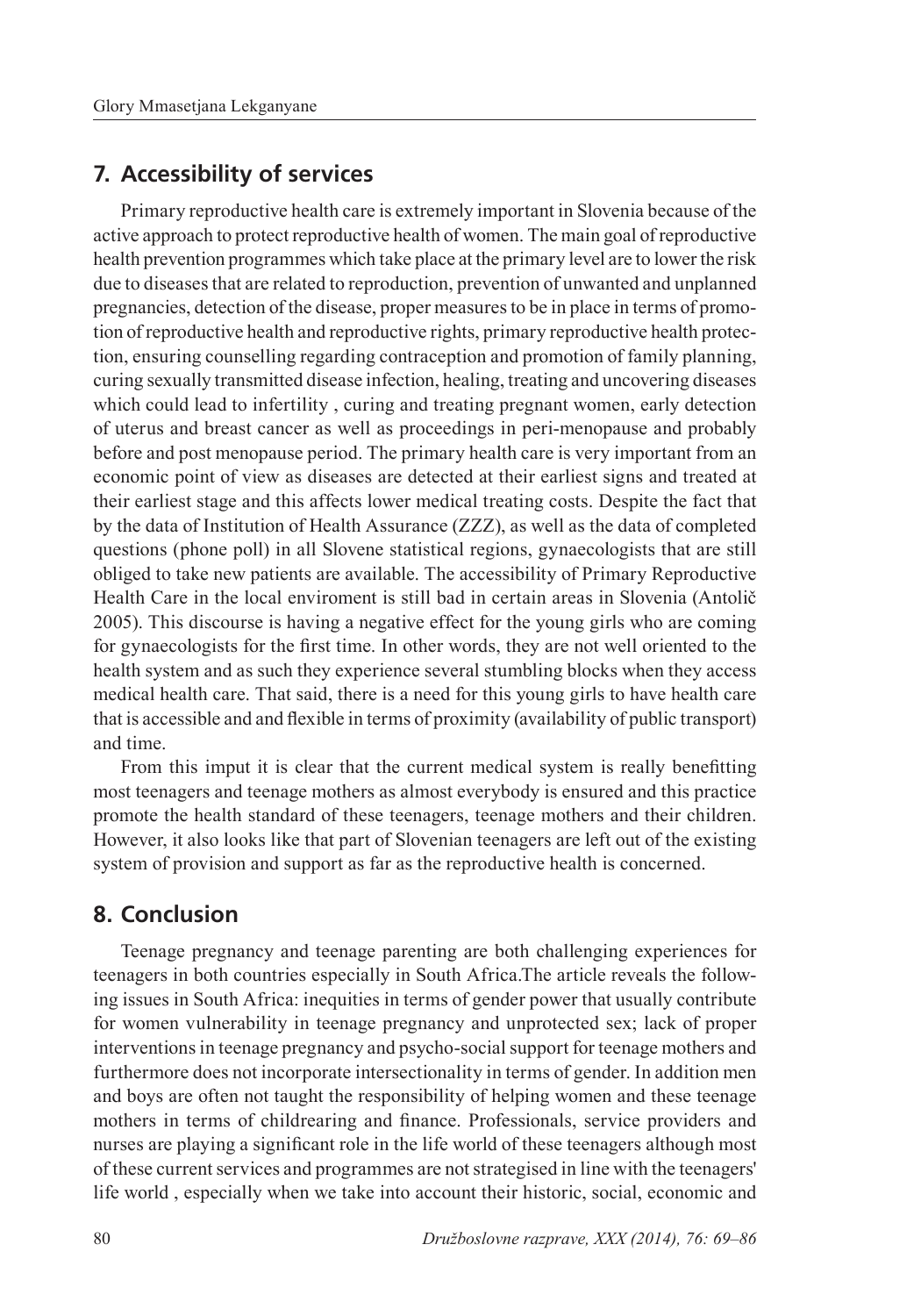cultural background. For instance, some of the teenagers are not having a comprehensive information in terms of emergency contraception, abortion and reproductive health in general. Some of the people in South Africa are living without an insurance, and such practices will pose a threat to their health. On the basis of these problems it is therefore suggested that current services and programmes should incorporate the clients' views, in the case of the teenagers. Policies should be designed in such a way that teenagers, pregnant teenagers, teenage mothers and women will be protected on the issue of inequity in gender power to avoid putting them at risk. Men and teenage boys should be workshopped inline with their culture on how to provide social and economic support to women, pregnant teenagers, as well as teenage mothers. Different service providers and professionals should work as a multidisciplinary team to strategise the implementation of effective services on reproductive health and the usage of contraception, in areas which are still disadvantaged in order to assist these teenagers to have alternative options for their future. The government should work together with the people to redesign an affordable health system which could be utilized by the people who have poor economic background , to promote a protective healthy life style.

Slovenia on the other hand is having moderate rates of teenage pregnancy, although more teenagers are opting for termination of pregnancy rather than carrying the pregnancy to term. Intervention strategies that are in place are very good although such interventions are still lacking behind in certain regions as teenage mothers still need help in terms of social and financial matters as well as denial feelings about their situation (Mezeg 2013). Although condom use is relatively widespread among teenagers in Slovenia, some research show that there are teenagers who do not use any contraceptive method at all. Such situations may put teenagers at risk in terms of infectious diseases and teenage pregnancy (Avery and Lazdane 2008).

Based on these issues, it is posible to make a number of suggestions. First, comprehensive services that incorporate teenagers' own views and experiences may be rolled out to areas that are still disadvantaged. Pregnant teenagers and teenage mothers who are having denial feelings about their situation can receive proper counselling from a network of social workers, gynaecologists, nurses as well as moral support from family members.Current policies can be redesigned and implemented in accordance with the historic, social, economic and cultural backgrounds of these teenagers. Services should also be gender sensitive in terms of promoting equity on the issue of gender power to avoid women vulnerability especially in rural areas.Teenagers may be informed on regular basis about prevention programmes in order to have alternative options for success and growth and to avoid risky situations such as teenage pregnancy and contracting infectious diseases. Policy makers, advocacy groups and professionals may utilize scientific evidence to evaluate the existing services and programmes in order to identify gaps that needs to be filled for improving the intervention practice. The relevant structures that are dealing with intervention strategies on teenage pregnancy and teenage matters can coordinate and collaborate efforts to design intervention strategies that are psychosocial to deal with teenagers problems as reflected in teenage mothers's views in Mezeg's study (2013).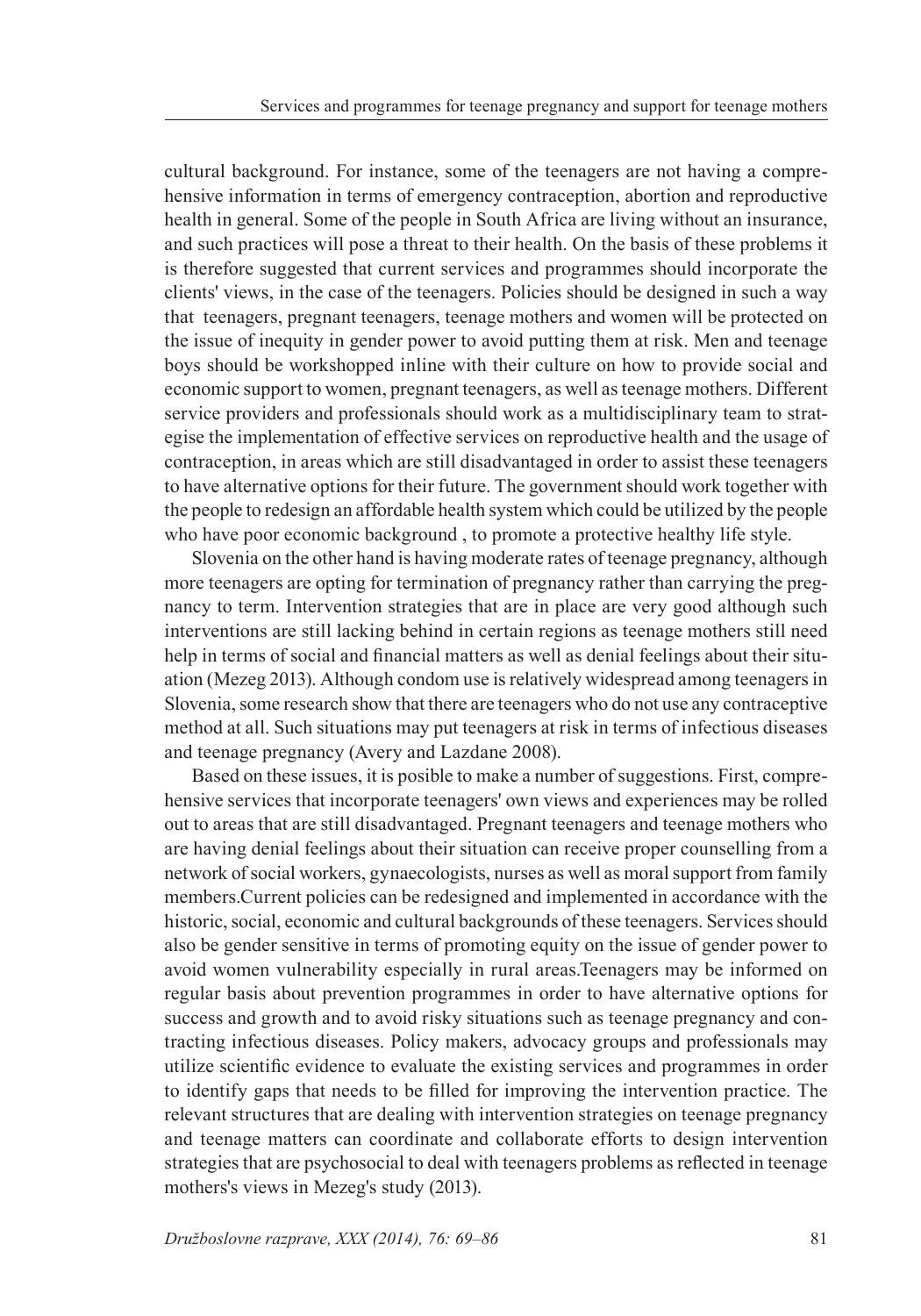Finally, both countries (Slovenia and South Africa) have intervention systems that are helping the teenagers although there are some gaps which needs to be filled in taking into account the holistic view of teenagers as well as their socio-economic and cultural background. Limpopo Province is big and therefore it may reguire additional humanpower for sectors that deal with teenage matters to render effective services and to avoid staff shortage. Coordination of services with NGOs and other sectors that are dealing with prevention of teenage pregnancy and support for teenage mothers will yield positive options for the future of teenagers. Slovenia on the other hand is a small country with a good health system that may still need proffessionals and service providers to restructure it in line with the perspectives of teenagers.

### **Bibliography**

- Arai, Lisa (2003): Low expectations, sexual attitudes and knowledge: Explaining teenage pregnancy and fertility in English communities. Insight from qualitative research. The Sociological Review 51 (2): 199–217.
- Avery Lisa, and Lazdane, Guanta (2008): What do we know about sexual and reproductive health of adolescents in Europe? The European Journal of Contraception & Reproductive Health Care, 13 (1): 58–70.
- Breheny, Mary, and Stephens, Christine (2010): Youth or disadvantage? The construction of teenage mothers in medical journals. Culture, Health & Sexuality, 12 (3): 307–322.
- Buchmann, Eckhart, Johannes, Mensah, K., and Pillay P. (2002): Legal termination of pregnancy among teenagers and older women in Soweto. South African Medical Journal, 2 (9): 729–731.
- Case, Anne, Hoosegood, Victoria, and Lund, F. (2005 ): The research and impact of the Child Support Grant; evidence from Kwazulu-Natal. Development Southern Africa, 22 (4): 467–487.
- Casper, Lynne. (1990): Does Family interaction prevent adolescent pregnancy? Family Planning Perspectives, 22 (3): 109–114.
- Cassata, L., and Dallas, Constance M. (2005): Nurses attitudes and childbearing adolescents: Bridging the cultural chasm. The ABNF Journal, 16 (4): 71–76.
- Cassel, Carol (2002): Let it shine: Promoting School Success. Life Aspirations to Prevent School Parenthood, 30 (3). Washington DC: SIECUS.
- Chernissi, Carry, and Herzog Elaine. (1996): Impact of home-based family therapy on maternal and child outcomes in disadvantaged adolescent mothers. Family Relations, 45 (1): 72–79.
- Department of Basic Education Republic of South Africa. Available from: http//www.education. gov.za (Accessed 1.7.2014).
- Department of Social Development (2006): Report on incentive structures of social assistance grants in South Africa. Pretoria: Department of Social Development.
- Du-Bois-Reymond, M. (2008): Young Parenthood, Agency and Social Change. Thematic report of the UP2 Youth project. Available from:http://www.up2 youth.org (Accessed 20. 5. 2014).
- Duncan, Simon, Edwards, Rosalind, Alexander, Claire. (eds.) (2010): Teenage parenthood: What's the problem? London: The Tufnell Press.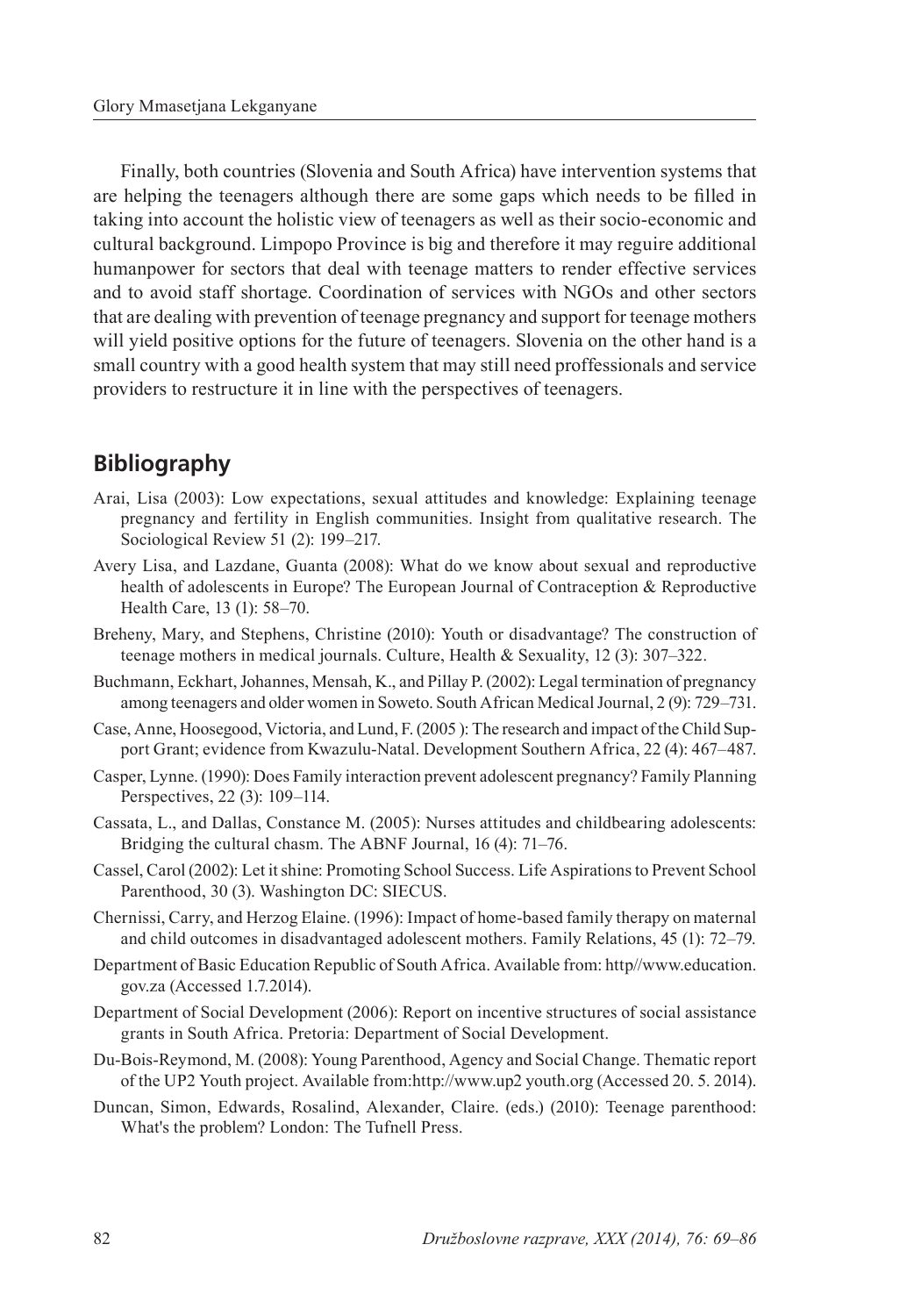- East P., L., Khoo, S. T., and Reyes, B. T. (2006): Risk and protective factors predictive of adolescent pregnancy: A longitudinal, prospective study. Applied Developmental Science, 10, 188-199.
- Ehlers, Valerie J. (2003): Adolescent mother's utilization of contraceptive services in South Africa. International Nursing Review, 50 (4): 229–241.
- Emmanuel, Godeau , Saoir, Nic, Gabhainn, and Celine Vignes. (2008). Contraceptive use by 15 year old students at their last sexual intercourse: results from 24 countries. Arch Peditr Adolesc Med, 162: 66–73. Available from: http:// www.iferiss.org/1mg (Accessed 20. 5. 2014).
- Fulford, Adrienne, and Ford-Gilboe, Marylin (2004): ''An exploration of the Relationships Between Health Promotion Practices, Health Work, and felt stigma in families Headed by Adolescent mothers'' Canadian Journal of Nursing Research, 36 (4): 46–72.
- Furstenberg, Frank. F. (2007): Destinies of the disadvantaged: The politics of teenage childbearing. New York: Russell Sage Foundation.
- Glanz, Karen, Rimer, Barbara K, and Lewis, France Marcus (2002): Health behavior and health education. San Franscisco, CA; Tossey-Bass.
- Haldre, Kai, Karro, Helle, Rahu, Mati, and Tellman, A. (2005): Impact of rapid socio-economic changes on teenage pregnancies in Estonia during 1992-2001. Acta ObstetGyenacol Scand, 84 (5): 425–431.
- Health Statistical Yearbook (2010): National Institute of Public Health. Slovenia.
- Jewkes, Rachel, Vundule, Caesar, Maforah, Fidelia, and Jordaan, Esme (2001): Relationship dynamics and teenage motherhood in South Africa. Social Science and Medicine, 52, 733–744.
- Joshi, Beena (2005): Gender and Socio-economic differentials of Adolescent Health Operational Research in Reproductive Health. India, National Institute for Research in Reproductive Health.
- Jurgen, Habermas (1990): Moral Consciousness and Communicative Action. Trans, Christian Lenhardt and Shierry Weber Nicholsen, Cambridge , Mass: MIT Press, 1–5.
- Jurgen, Habermas (1987): The theory of Communicative Action. Vol.2, Boston: Beacon Press.
- Kirby Doughlas, Short, Lynn, Collins, Jannet, Rugg, Deborah, Kolbe, Lloyd, Howard, Marion, Miller, Brent, Sonenstein, Freya, and Zabin, Laurie S. (1994) : School based programs to reduce sexual risk behaviors: A review of effectiveness Public Health Reports, 109 (3): 339–360.
- Krystina, Slowinski (2001): Unplanned pregnancy and the support needs of young mothers. Available from: http.//www-dcsi.sa.gw. (Accessed 12.3.2014).
- Leclerc-Madlala, Suzanne (2002): Youth, HIV/AIDS and the importance of sexual culture and context. Social dynamics, 28 (1): 20–41.
- Leskošek,Vesna (2012): Social determinants of health: the indicators for measuring the impact of poverty on health. Zdravstveno varstvo, 51 (1): 21–32.
- Lewis,Carol M., Scarborough, Megan, Rose, Charlie, and Quirin, Katherine B. (2007): Fighting stigma: An adolescent mother takes action. Journal of Women and Social Work, 22, 302–306.
- Limpopo Provincial Government (2011) : Factors associated with teenage pregnancy in Limpopo Province. Republic of South Africa.
- WHO (2009): Review of South African research and interventions in the Development of a Policy Strategy on Teen-aged Pregnancy. Available at Eprints.ru.ac.za//1647/1/Macleod% 26 Tracey WHO report final 3% 5B 1% 5D.pdf.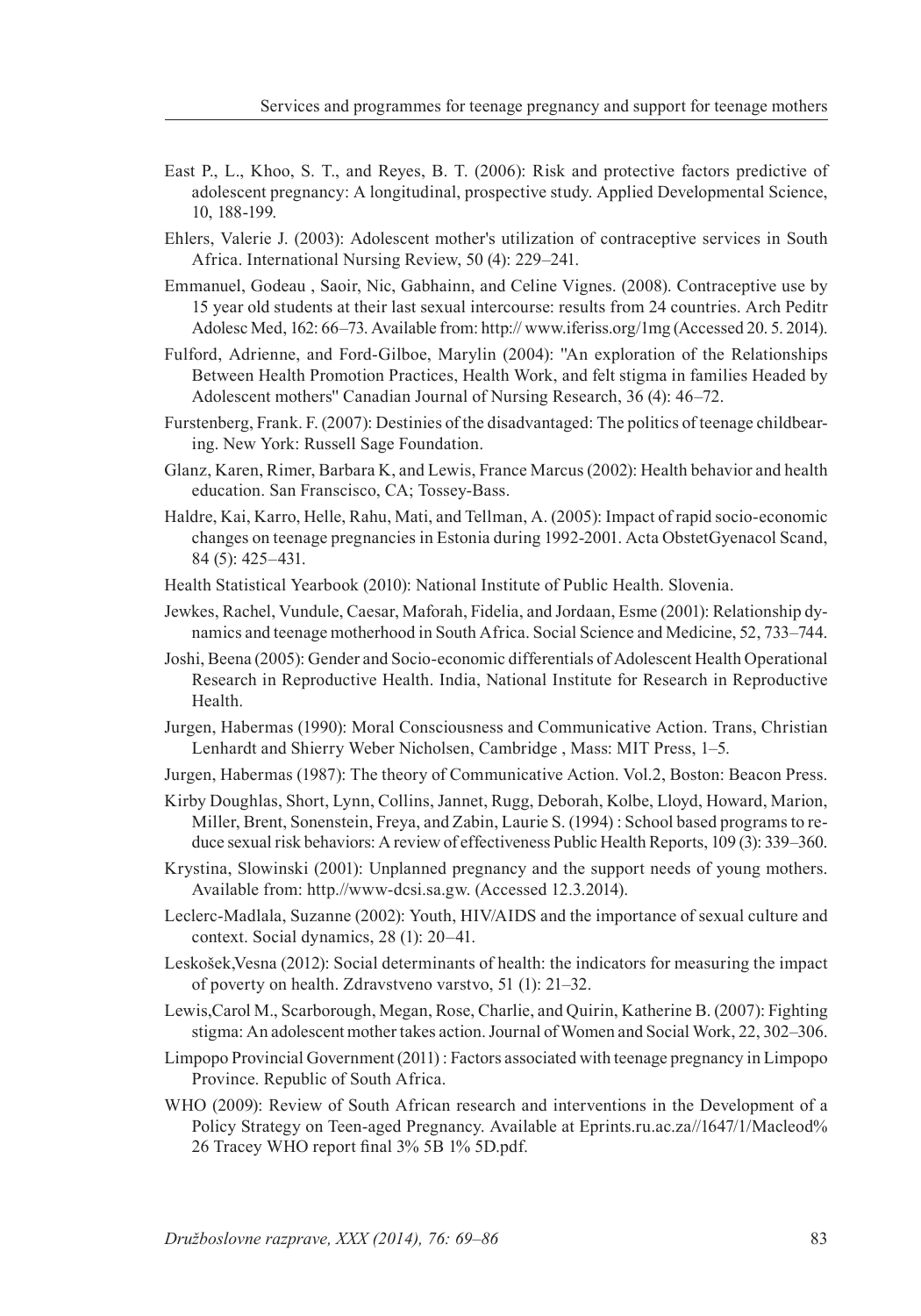- Makiwane, Monde, Desmond, Chris, Richter, Linda, and Udjo, Eric O. (2006): Is the child support grant associated with an increase in teenage fertility in South Africa? Evidence from a national surveys and administrative data. Pretoria: Human Sciences Research Council.
- Eraut, Michael (1995): Schon shock: A case reframing reflection-in-action. Teachers and Teaching Theory and Practice, 1 (1): 9–22.
- Local Manucipality/ Statistics South Africa. Available from: http//www.citypopulation.de/php/ south africa-limpopo.php (Accessed 1.7.2014).
- Micucci, Joseph A. (1998): The adolescent in family therapy: Breaking the cycle of conflict and control. New York: Guildford Press.
- Miguel, Oliveirra da Silva, Albrecht, Jahn, Jorn, Olsen, Hellen Karroo, Marleen, Temmerman, Mika, Gissler, Kitty, Bloemekamp, Phillip, Hannaford (2011): Teenage Pregnancies in the EU. July Final Report. Research Assistant: Ineas Fronteira.
- Mqhayi Mmabatho, Margareth, Smit, Jennifer, McFadyen, Ann, Lynn, Margaret, Beksinska, Mags, Conolly, Cathy, Zuma, Khangelani, and Morroni, Chelsea (2004): Missed opportunities: emergency contraception usage by young South African women. African Journal of Reproductive Health, 8 (2): 137–144.
- Myer, Landon, and Harrison, Abigail (2003): Why do women seek antenatal care late? Perspectives from rural South Africa. Journal of Midwifery and Women's Health, 48 (4): 268–272.
- Nash, Mary, Munford, Robyn, and O' Donoghue, Kz'eran (2005): Social Work Theories in Action. London: Jessica Kingsley Publishers.
- Novak Antolič, Živa (2005): Ob Svetovje dnevu zdravja. Vsaka mati in otrok sta pomembna. Zdravstveno varstvo, 44 (1): 5–9.
- Olson, Terrance D., Wallace, Christopher M., and Miller, Brent C. (1984): Primary prevention of adolescent pregnancy: Promoting family involvement through a school curriculum. Journal of Primary Prevention, 5 (2): 75–91.
- Oni, T. E., Prinsloo, E A. M, Nortjie, J. D, and Joubert, G. (2005): High school students' attitudes practices and knowledge of contraception in Jozini, KwaZulu-Natal South African Family Practice, 47 (6): 54–57.
- Pettifor, Audrey E., Rees, Helen V., Kleinschmidt, Immoc, Steffenson, Annie E., MacPhail Cathrine, Hlongwa-Madikizela L.,Vermaak, Kerry, and Padian, Nancy S. (2005): Young people sexual health in South Africa: HIV prevalence and sexual behaviours from a nationally representative household survey. AIDS, 19 (14): 1595–1534.
- Phafoli, Semakaleng Hyacinth, Elsie, Johanna, Van Aswegen, Ursula Una (2007): Variables influencing delay in antenatal clinic attendance among teenagers in Lesotho. South African Family Practice Journal. 49 (9): 17–17h.
- Pinter, Bojana, and Grebenc, Mojca (2010): Fertility and abortion rates among adolescent in Slovenia. Glasilo Slovenskega zdravniškega društva, 79 (9): 593–662.
- Planned Parenthood Association of South Africa (2003): Teen parent programme: A baseline survey and needs assessment of adolescents and teen parents in South Africa. Johannesburg: PPASA.
- Quinlivan, Julie A., Tan, Louisa H, Steele, Angela, and Black, Kristen (2003): Impact of demographic factors, early family relationships and depressive symptomatology in teenage pregnancy. Australian and New Zealand Journal of Psychiatry, 38 (4): 197–203.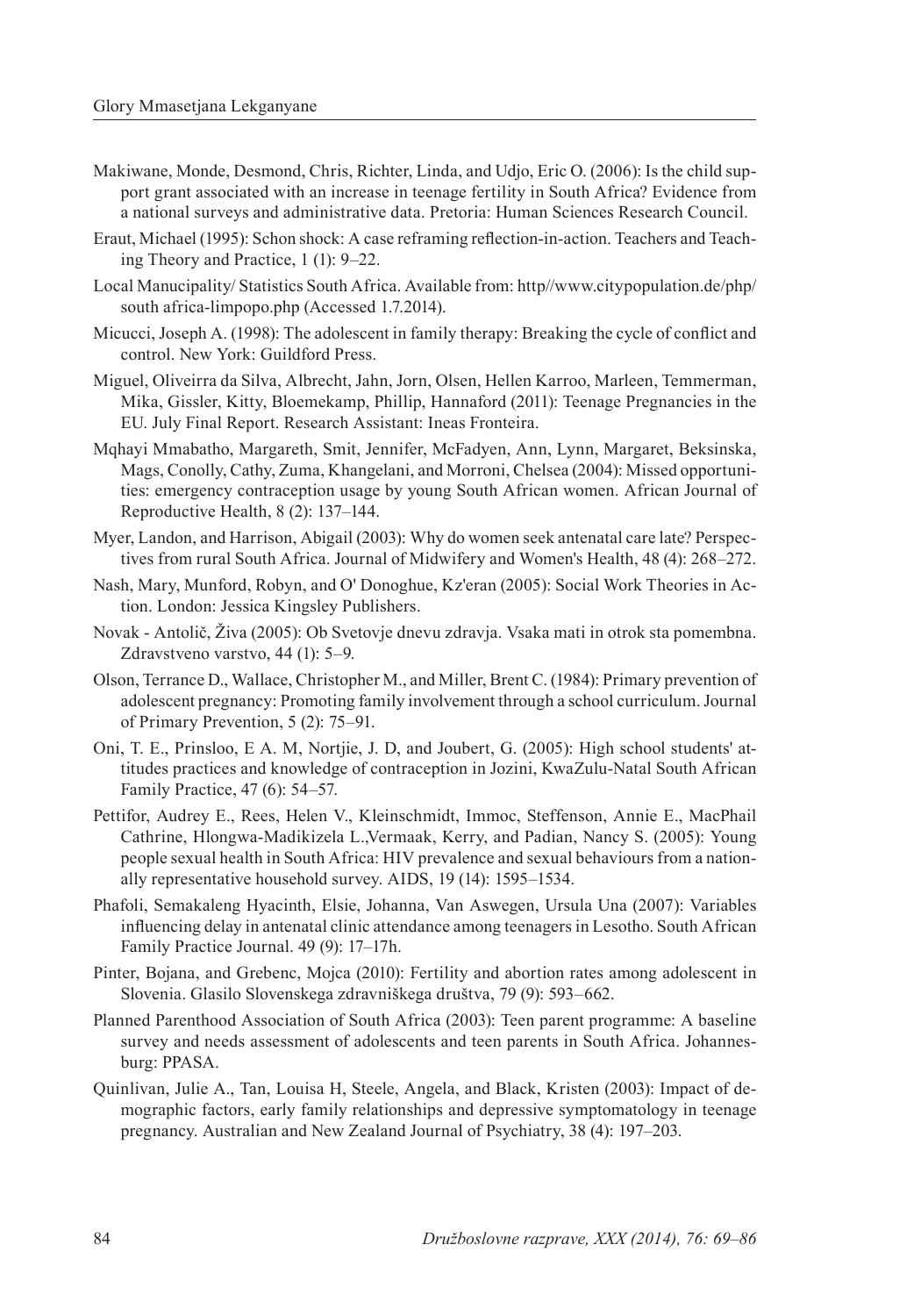- Jewkes, Rachel C., Vundule, Caesar, Maforah, Fidelia, and Jordaan, Esme (2001): Relationship Dynamics and Teenage Pregnancy in South Africa. Social Science and Medicine, 52 (5): 733–744.
- Rajgelj, Urška (2005): Mladostniške nosečnosti v Sloveniji. Ljubljana: Inštitut za medicinske vede ZRC SAZU.
- Review of the Child Support Grant Uses, Implementation and Obstacles (2008): United Nations Children's Fund. Available from: www.socdev.gpg.gov.za/Research (Accessed 11.6.2013).
- Richter, Magdalena S., and Mlambo, G. T. (2005): Perceptions of rural teenagers on teenage pregnancy. Health SA Gesondheid, 10 (2): 61–69.
- Rutenberg, Kehus-Alons, Brown, Macintyre, Dallimore, and Kaufman Karol, E. (2001): Factors associated with Teenage Pregnancy in Limpopo Province. Republic of South Africa. Available from: http://policyresearch.limpopo.gov.za/handle/123456789/810 (Accessed 11.6.2013).
- Sales, Jessica M., Spitalnick, Josh, Milhausen, Robin R. (2009): Validation of the worry about sexual outcomes scale for use in STI/HIV prevention interventions for adolescent females. Health Education Research, 24 (1): 140–152.
- Seamark, Claire. J., Lings, Pamela (2004): Positive experinces to teenage motherhood: a qualitative study, The British Journal of General Practice , 54 (508): 813–818.
- Shanok, Arielle F., and Miller, Lisa (2007): Depression and treatment with inner city pregnant and parenting teens. Archives of Women's Mental Health, 10: 199-210.
- Signh, Susheela, and Darroch, Jacqueline (2000): Adolescent Pregnancy and Childbearing Level & Trends in Developed countries. Journal of Family Planning Perspectives, 32 (1): 14–23.
- Smith, Jennifer, Mcfadyen, Lynn, Beksinska, Mags, de Pinho H, Morroni Chelsea, Mqhayi Mmabatho M., Parekh A., and Zuma, Khangelani (2001): Emergency contraception in South Africa: knowledge, attitudes and use amongst public sector primary healthcare clients. Contraception, 64 (6): 333–337.
- Statistical Office of the Republic of Slovenia. Available from://www.stat.si/eng/. (Accessed 1.7.2014).
- Statistics South Africa. Available from: http//www.statssa.gov.za/census 2011 (Accessed 1.7.2014).
- Šinkovec, Nadja, Ponikvar Mihevc, Barbara, and Renar, Irma (2010): Dostopnost in izvajalci primarnega reproduktivnega zdravstvenega varsta žensk v Sloveniji v letu 2010. Zdravstveno varstvo 50: 239–248.
- The Reproductive Health Report (2011): The State of Sexual and Reproductive Health within the European Union. Available from: http//www.ncbi.nim.nih,gov/pubmed/21892901.sep: suppl 1:51-70 doi: 10. 3109/1362518 7.2011.607690 (Accessed 11.6.2013).
- Albreht, Tit, and Klazinga S., Niek (2009): Balancing Equity and Efficiency Through Health Care Policies in Slovenia During the Period 1990-2008. Zdravstveno varstvo 49: 49–60.
- Albreht,Tit, Diana, Delnoij, and Niek, S. Klazinga (2006): Changes in Primary Health Care Centres over the transition period in Slovenia. European Journal of Public Health, 16 (3): 237–242.
- Update report on Teen Pregnancy Prevention. Available from: *www.beststart.org/resources/ rep.../teen-pregnancy.pd* (Accessed 11.6.2013).
- Urek, Mojca (2006): Narrative Method in Social Work Research. In V. Flaker, and T. Schmid (eds.): Von der Idee Zur Forschungsarbeit: Forschen in Sozialarbeit und Sozialwissenschaft: 413–434. Bohlau Verlag, Herbst.